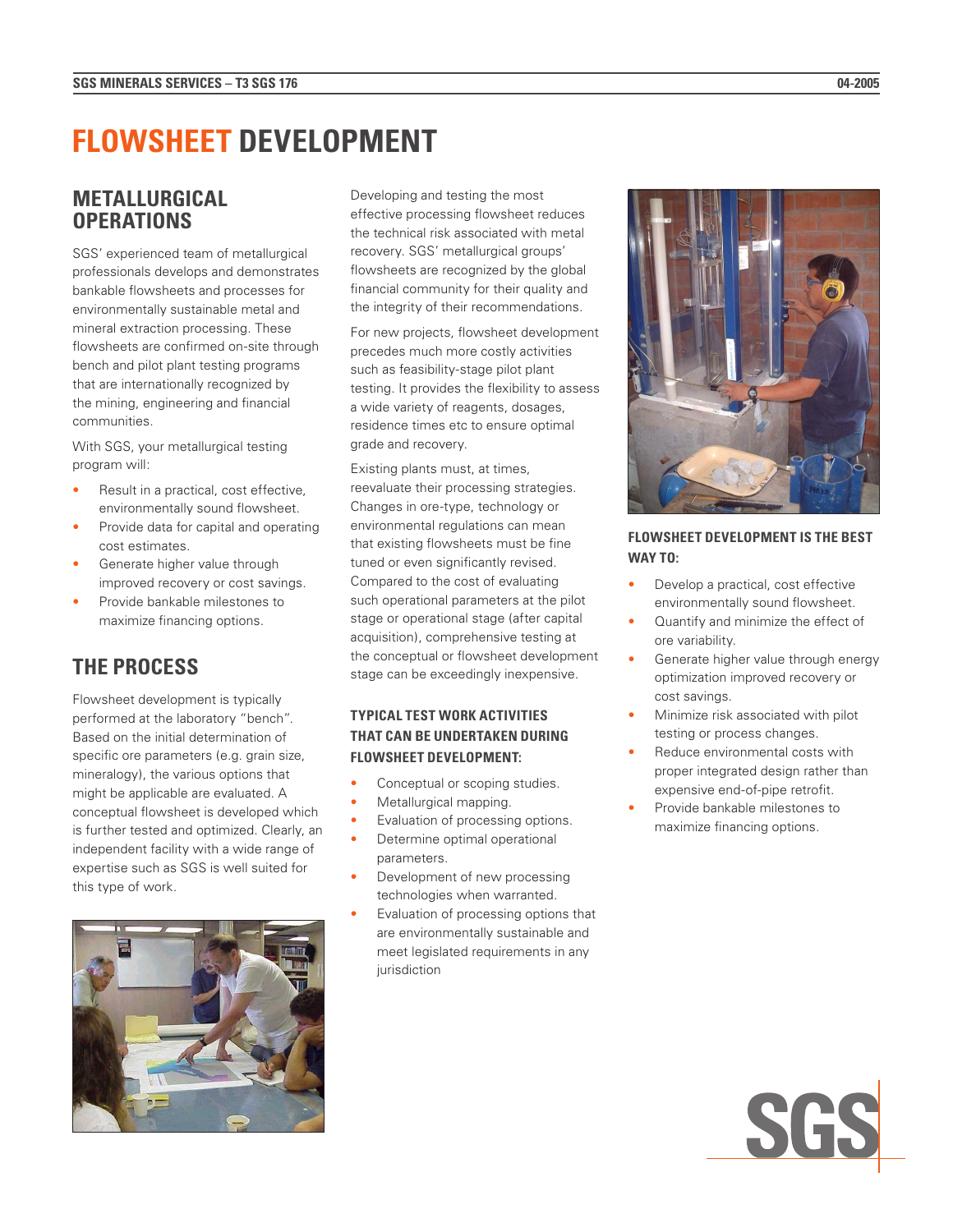# **WHAT TO EXPECT WHEN YOU BEGIN A METALLURGICAL TESTING PROGRAM**

Tips and rules of thumb for flowsheet development and pilot plant testing...

#### **WHAT IS THE PROCESS?**

With you and your consultants, SGS professionals will custom design your project team, then develop a realistic scope of work that suits your objectives. Processing options will be evaluated fairly and objectively, without bias or special interests to ensure the best technology is used. Many of our project managers have had plant experience, so they favor practical solutions and reject unrealistic options.

#### **YOUR INPUT**

At SGS, we think effective management of metallurgical projects is best achieved by encouraging your participation (or that of your representatives) from flowsheet development to pilot plant testing. This creates a continuous flow of information and ideas and insures that your requirements are met in timely and satisfactory manner.

Early in the planning and proposal preparation stages, we encourage you to discuss your timing, anticipated project scope and financial requirements. This allows us to develop the best program for you, be it a phased program with a number of bankable milestones that will help you maximize your financing options, or perhaps an intensive program that quickly resolves bottleneck problems.

Discussion and consultation continues throughout the test program. During critical periods or intensive testing, such as complex pilot plant campaigns, many of our clients elect to stay in the immediate vicinity and "work the shifts" with our staff (see below, "logistics"). The project insights and expertise sharing that arises can be very valuable at startup. In these circumstances, SGS can offer office and meeting spaces for your use.

#### **HOW IS YOUR PROJECT MANAGED?**

Depending on the scope of work, flowsheet development projects are managed by a project or senior metallurgist. Interim results are forwarded in a timely manner. A written report will be issued at the completion of the project or at the end of each phase.

All project managers have access to SGS' technical experts. These world-class leaders provide technical consultation in their respective disciplines and are always available to solve difficult problems.

For some projects, it makes sense to run the project at one SGS site and build an integrated team consisting of SGS staff from across our international offices. In this way, your project can benefit from the best expertise and equipment available.

#### **HOW MUCH SAMPLE IS NEEDED?**

While each case has to be evaluated individually, typical samples volumes required are below.

#### **HOW LONG WILL IT TAKE?**

It is obviously difficult to say how long a project will take due to sample availability, ore complexity, etc, but minimum time lines are below.

During flowsheet development, it can make sense to phase projects, creating a series of milestones that are useful for financial purposes. If this seems right for your project, please let us know.



#### **WHERE CAN I GET SERVICES?**

SGS offers a global footprint to help meet your testing needs. For logistical and staffing reasons, we have nodes of expertise situated throughout our operations. Depending on your needs, we will work with you to meet your timing and project requirements.

#### **SAMPLE OWNERSHIP**

You retain ownership of all samples and rejects or test products sent to SGS for testing. This also means that you have the ultimate responsibility for their return or disposal.

The Project Manager will provide you with a list of all your materials (samples, assay and test rejects) that remain at the end of the project. Please let us have your instructions for these samples within 30 days. If we do not hear from you, we will store the samples for 3 months and then dispose of them for you.

| <b>FLOWSHEET DEVELOPMENT</b> |                              | <b>PILOT PLANT TESTING</b> |                            |
|------------------------------|------------------------------|----------------------------|----------------------------|
| 40-50 kg                     |                              | $200$ kg $- 2$ tonnes      |                            |
| (composites preferred)       |                              | (4-6 composites)           |                            |
|                              | <b>FLOWSHEET DEVELOPMENT</b> |                            | <b>PILOT PLANT TESTING</b> |
| <b>Typical Minimum</b>       | $6$ Weeks $-3$ Months        |                            | 3 Months                   |
| Planning                     |                              |                            | 2 Weeks                    |
| Set-up and Tear-down         |                              |                            | $1 - 2$ Weeks              |
| Piloting                     |                              |                            | $3 - 5$ Weeks              |
| Reporting                    |                              |                            | $4 - 8$ Weeks              |